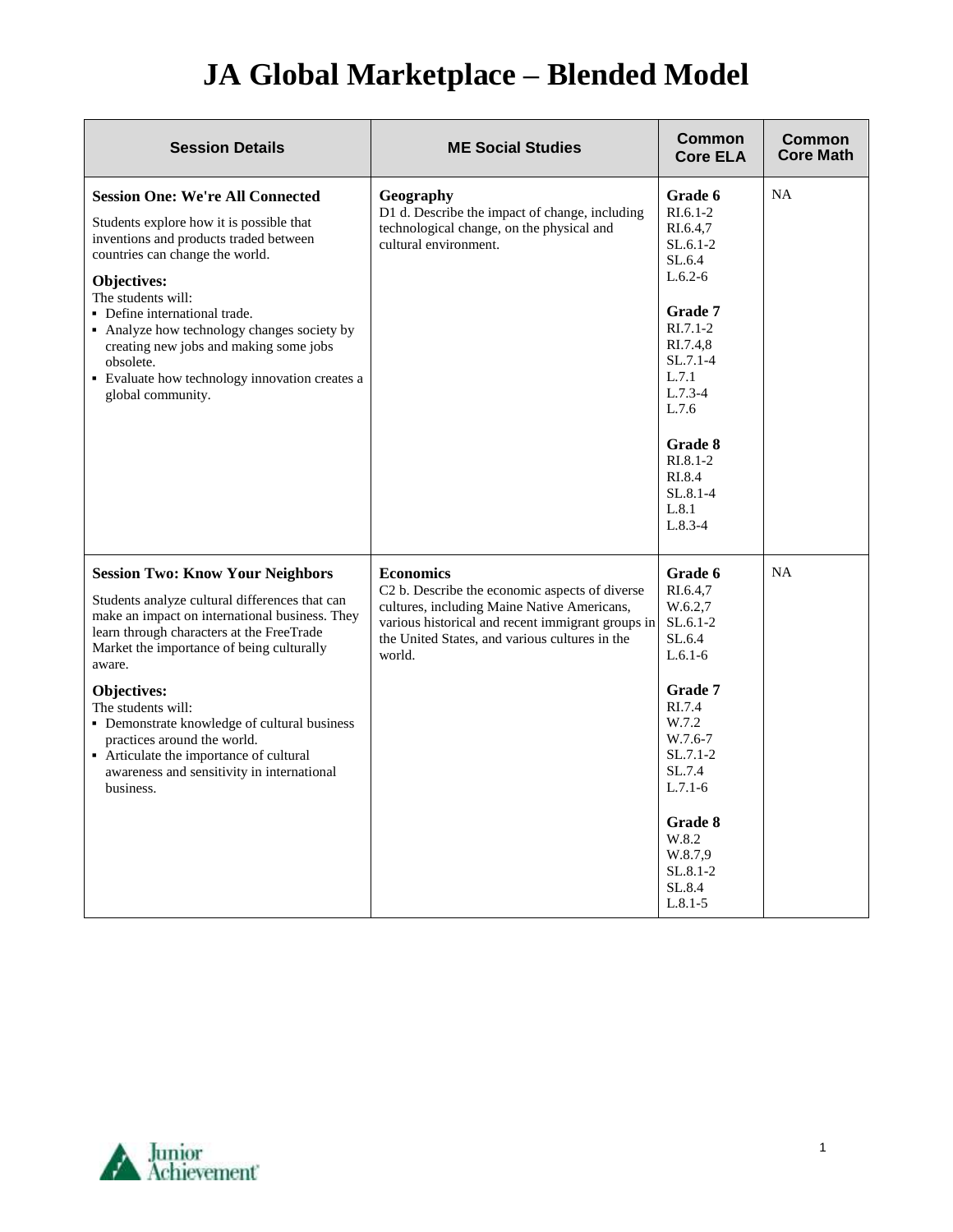## **JA Global Marketplace – Blended Model**

| <b>Session Details</b>                                                                                                                                                                                                                                                                                                                                                                                                                                                                                                                                                           | <b>ME Social Studies</b>                                                                                                                                                                                                                                                                                | <b>Common</b><br><b>Core ELA</b>                                                                                                                                                                                                         | <b>Common</b><br><b>Core Math</b>                                                             |
|----------------------------------------------------------------------------------------------------------------------------------------------------------------------------------------------------------------------------------------------------------------------------------------------------------------------------------------------------------------------------------------------------------------------------------------------------------------------------------------------------------------------------------------------------------------------------------|---------------------------------------------------------------------------------------------------------------------------------------------------------------------------------------------------------------------------------------------------------------------------------------------------------|------------------------------------------------------------------------------------------------------------------------------------------------------------------------------------------------------------------------------------------|-----------------------------------------------------------------------------------------------|
| <b>Session Three: Want to Trade?</b><br>Students examine how trade works, why<br>countries trade with other countries, and<br>evaluate whether a single country could be<br>completely self-sufficient.<br>Objectives:<br>The students will:<br>• Define interdependence and describe examples<br>of multinational trade and its effect on a single<br>product.<br>• Evaluate the pros and cons of trading with<br>other countries.                                                                                                                                              | <b>Economics</b><br>C2 a. Describe factors in economic development,<br>and how states, regions, and nations have worked<br>together to promote economic unity and<br>interdependence.<br>Geography<br>D1 b. Use the geographic grid and a variety of<br>types of maps to gather geographic information. | Grade 6<br>$RL6.1-2$<br>RI.6.,7-8<br>$W.6.1-2$<br>$SL.6.1-5$<br>$L.6.1-6$<br><b>Grade</b> 7<br>$RI.7.1-4$<br>RI.7.8<br>$W.7.1-.2$<br>W.7.6<br>$SL.7.1-3$<br>$L.7.1-6$<br>Grade 8<br>$RL.8.1-4$<br>$W.8.1 - 2$<br>SL.8.1-4<br>$L.8.1 - 5$ | Grade 6<br>$6.$ NSA. $3$<br><b>Mathematical</b><br><b>Practices 6-8</b><br>$1 - 2$<br>$4 - 7$ |
| <b>Session Four: Wide World of Work</b><br>Students interview staff and customers at<br>the FreeTrade Market to learn why people<br>leave their home countries to work<br>elsewhere and what is required to get an<br>international job.<br>Objectives:<br>The students will:<br>• Explain how economic factors, like a job, can<br>cause people to move to another country.<br>• Identify international career options and the<br>requirements for that career, including a<br>second language.<br>• Evaluate factors involved in working for an<br>international organization. | <b>Economics</b><br>C1 c. Identify factors that contribute to personal<br>spending and savings decisions including work,<br>wages, income, expenses, and budgets as they<br>relate to the study of individual financial choices.                                                                        | Grade 6<br>$RI.6.1-2$<br>RI.6.,4,7<br>W.6.7<br>$SL.6.1-3$<br>$L.6.1-6$<br>Grade 7<br>$RI.7.1-4$<br>RI.7.8<br>W.7.6-7<br>$SL.7.1-3$<br>$L.7.1-6$<br>Grade 8<br>$RL.8.1-4$<br>W.8.7,9<br>SL.8.1-2<br>$L.8.1 - 5$                           | <b>NA</b>                                                                                     |